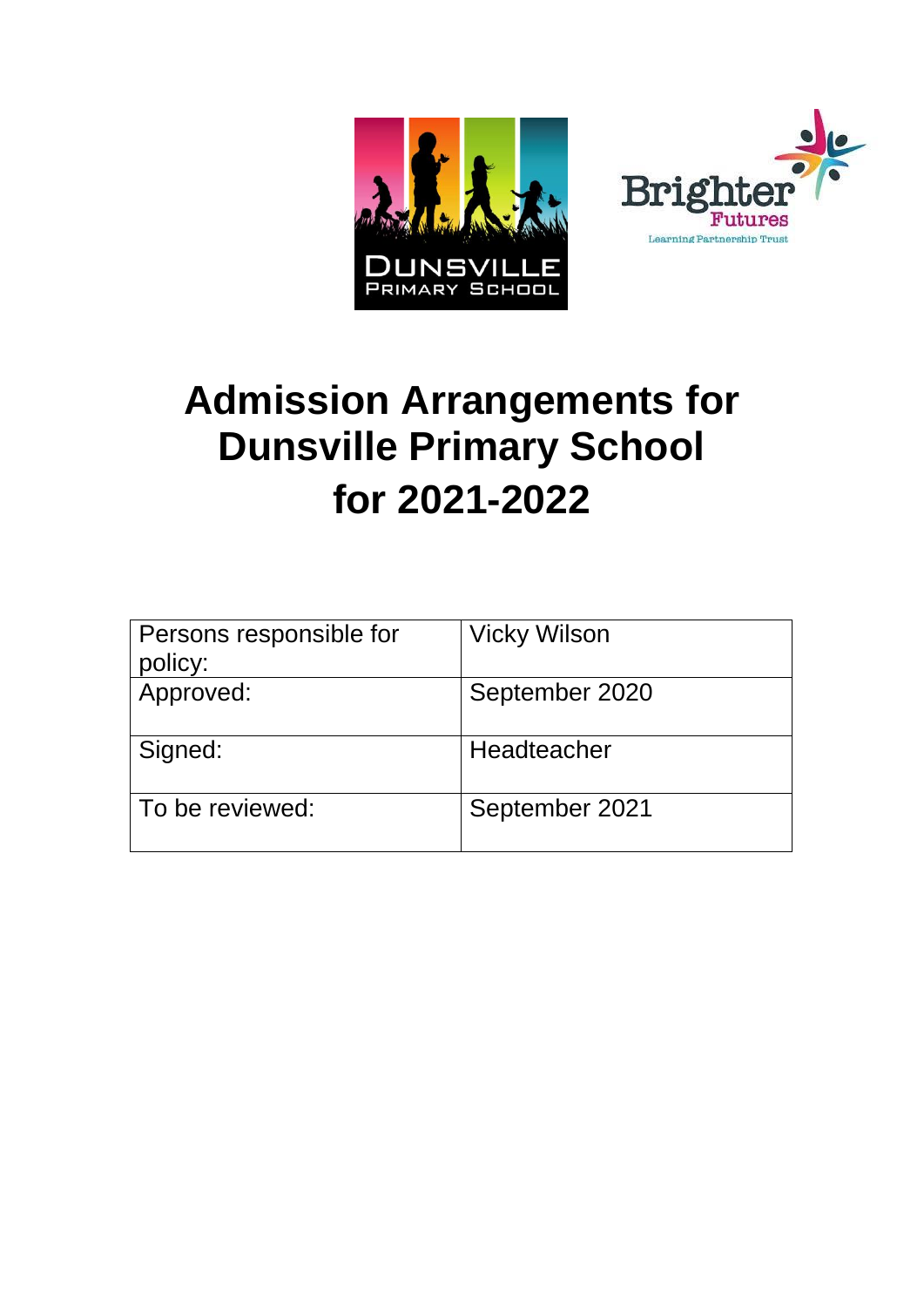## **Admission Arrangements for Dunsville Primary School 2020/2021 School Year**

1 The Local Authority (LA) is the Admission Authority for Dunsville Primary School. Only the LA is able to decide who is eligible for a place in these schools. Neither the Headteacher nor their representatives are able to offer a school place.

#### **General Statement**

2 In Doncaster, each school serves a local community, usually referred to as the 'catchment area'. These arrangements reflect the philosophy that 'efficient education' is particularly fostered by closely associating a secondary school and a group of linked primary schools, in a pyramid. In this way, Dunsville Primary becomes part of the provision for a community and the education of the community's children benefits greatly from the association of its schools.

#### **Published Admission Number**

- 3 A school must have an admission number for each 'relevant age group', defined in law as 'an age group in which pupils are or will normally be admitted to the school in question'. The admission number for each year group is set with regard to the capacity assessment for the school taking into account the nature and type of the school buildings and provides for an acceptable amount of space for each pupil. Therefore, the admission number is set to benefit the children who are taught in the school and those who teach and support them. Each school year, Dunsville Primary consults with the LA and has set a limit of **40**.
- 4 Before making a final decision, the LA consults schools on the number, and size, of classes or registration groups planned. These are determined within resources available. Where this results in places in excess of the admission number being available, places are offered strictly in criteria order.
- 5 A child will normally be eligible to a place unless the number of applications for admission exceeds the admission number or they are offered a school which is ranked higher on an Application Form<sup>i</sup> (AF) or Transfer Form<sup>ii</sup> (TF) under a Co-ordinated Admission Schemeiii (CAS).

#### **Expressing A Preference**

6 Applications for admission should be made in accordance with the relevant CAS.

#### **Closing Date For Receipt Of Parental Preferences**

7 The closing date for receipt of preferences for the year of entry is 15 January 2021. Late applications for the year of entry are processed after those received by the closing date.

#### **Announcement Date for Parental Preferences**

8 For those applications received by the closing date noted in 7 above, emails and letters will be sent to parents on 16 April 2021.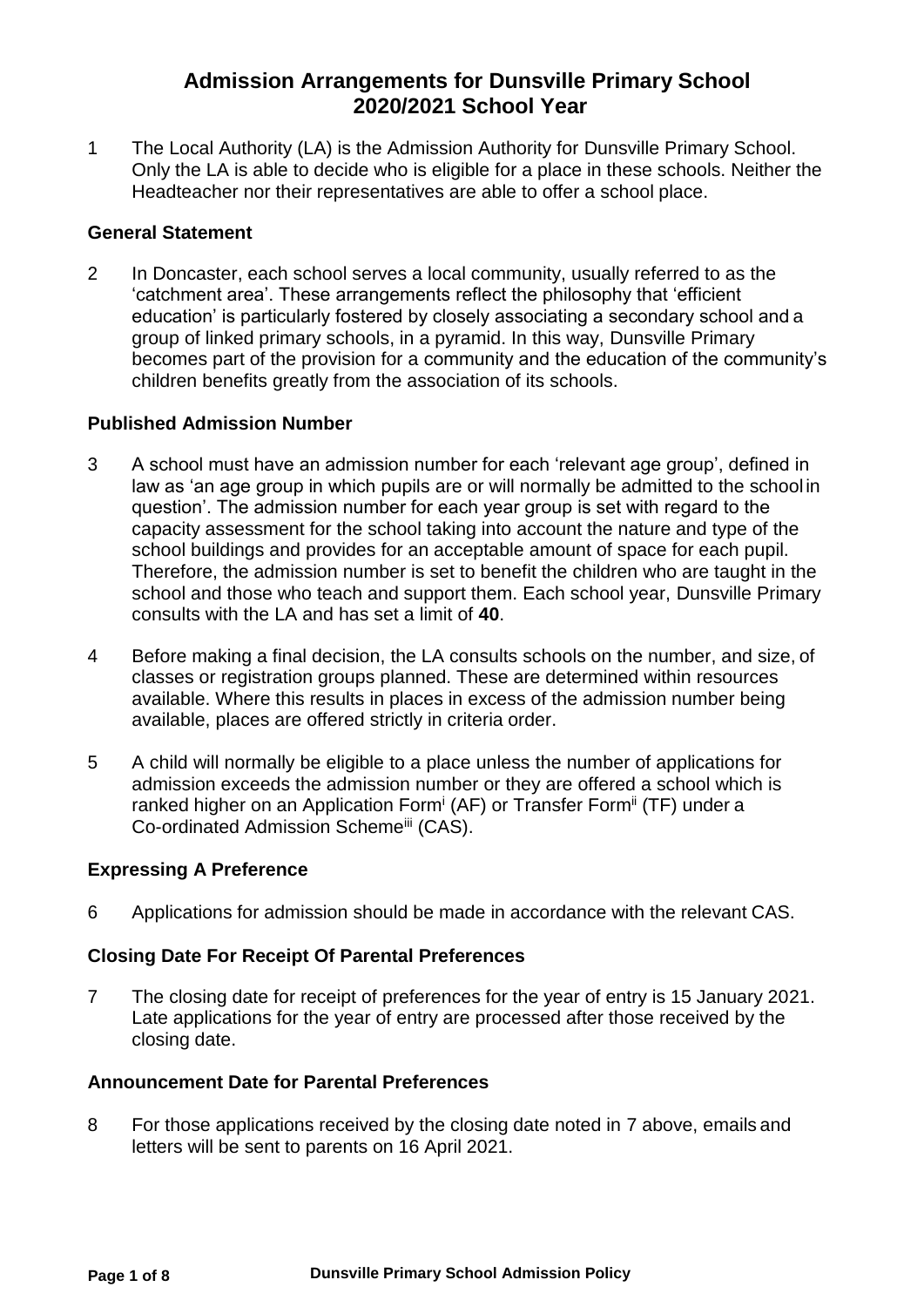## **Eligibility For A Place At A School - Oversubscription Criteria**

#### **A. Dunsville Primary School**

9 This section outlines the criteria to be used to decide upon eligibility for a place where the number of preferences exceeds the Published Admission Number.

After the admission of pupils with an Education, Health and Care Plan or Statement of Special Educational Need naming the school, preferences for each school will be sorted in the order of the criterion outlined below. Each of the remaining criteria is applied in order of priority as tie breakers, with criterion d) being the final tie breaker.

#### **a) Looked After Children and all previously Looked After Childreniv**

#### **b) Catchment Area**

Children who are ordinarily resident $v$  in the catchment area of the preferred school. (Details of Catchment Areas are available from the LA at [www.doncaster.gov.uk/admissions\)](http://www.doncaster.gov.uk/admissions))

For applications for the year of entry, a catchment area school will be determined in relation to the address at which the pupil is ordinarily resident on the closing date. Once a waiting list is formed, a child's place on that list will be updated in light of any new address. For other admissions the applicable date is the date of application.

#### **c) Siblings**

Children who are living within the same family unit (e.g. stepchildren) who will be attending the requested school, (excluding nursery), at the point of admission. Where the requested school is an infant school, attendance at a linked junior school will be included.

#### **d) Proximity**

Children who live nearest to the requested school measured in a straight line from the centre point of the child's ordinary place of residence<sup>v</sup>, to the entrance nearest to the reception point of the school building. In the case of split site schools, 'entrance nearest to the reception point' will refer to the site the pupil attends for the purpose of morning registration.

If two or more pupils live equidistant from the school, the distance each pupil lives by road from the preferred school will be measured and the place offered to the pupil who lives nearest by this means. In the event of this being equal (e.g. in the case of flats), places will then be decided by Random Allocation*.*

Measurements will be made using ONE provided by Capita Education Services and/or ArcView GIS provided by Environmental Systems Research Institute Inc. or suitable substitute.

Where a place is only available in any of the above criterion for one child from a multiple birth i.e. twins, each child will be offered a place.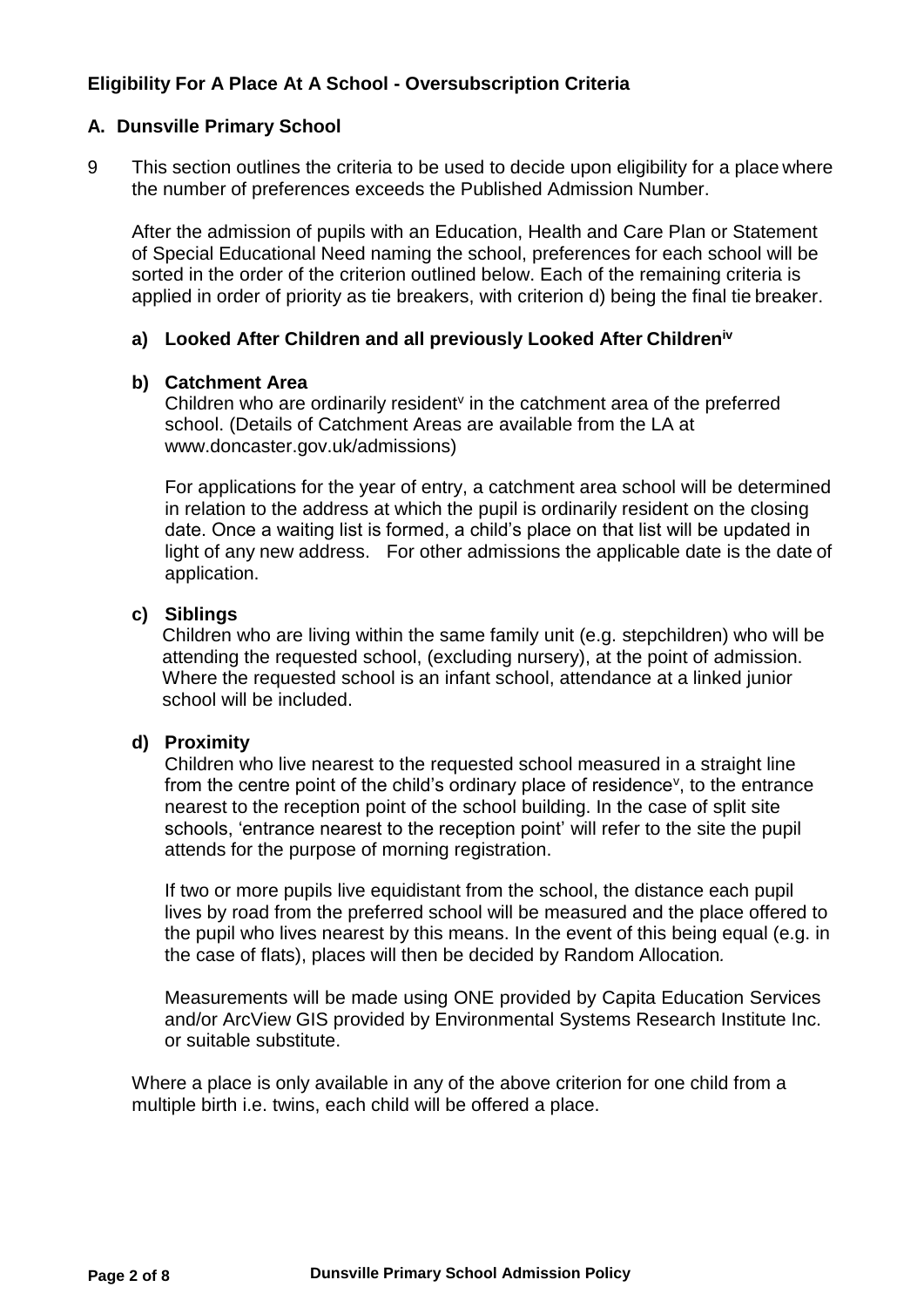#### **The Offer Of A Place At A School**

10 Decisions will be sent to parents in accordance with the Authority's CAS. i.e. for those received by the closing date the national announcement date is 16 April 2021.

#### **Waiting Lists**

- 11 For the year of entry, pupils will be added to the waiting list(s) of community schools where they are refused a place and those schools were ranked higher on the AF than the place offered. Late applications will continue to be added to a list in criteria order. A change of address can affect a pupil's position on the waiting list. Places on the waiting list will be strictly prioritised in criteria order given above and will operate until the end of the autumn term i.e. 31 December 2021.
- 12 Places will only be allocated from the waiting list when the number of pupils falls below the Admission Limit of the school. Whilst the waiting list is in operation, when a place does become available it will be allocated to the child at the top of the list on the day that the LA receive written confirmation of the vacancy.

#### **In Year Transfers**

- 13 Applications for in year transfers are considered in accordance with the LA's CAS.
- 14 Applications should be made on the LA's TF and submitted to the LA for consideration.
- 15 A pupil will be deemed eligible for admission if there are sufficient places (see point 22, regarding repeat applications) unless specific circumstances apply<sup>vi</sup>. However, a pupil will not be eligible for a place if the circumstances of the year group have changed since it was the year of entry and admission of an additional child would 'prejudice the provision of efficient education or the efficient use of resources'.
- 16 Where multiple applications are received for the same year group and there are insufficient places for all applicants, eligibility for admission will be considered in accordance with the admission criteria set out above.
- 17 Where a place is not available, the application will normally be refused and the applicant will be offered the right of appeal to an independent appeals panel.
- 18 If a place is offered, the headteacher will, within two weeks of receiving confirmation from the LA of an offer of a place, determine a start date.
- 19 Pupils are normally admitted to a school at the start of the next new term other than: a. where the Headteacher in consultation with the LA considers that the pupil should be admitted earlier in the circumstances of the case, or; b. where the previous school is not accessible with reasonable facility e.g. due to a move into Doncaster or the pupil would otherwise be expected to travel longer than 45 minutes to school by public transport, or; c. the pupil is not on the roll of a school.
- 20 Pupils are required to start at the school within two weeks of the start date offered by the headteacher and places are not normally held open beyond this period. Applicants must be in a position to take up a place within this stated period.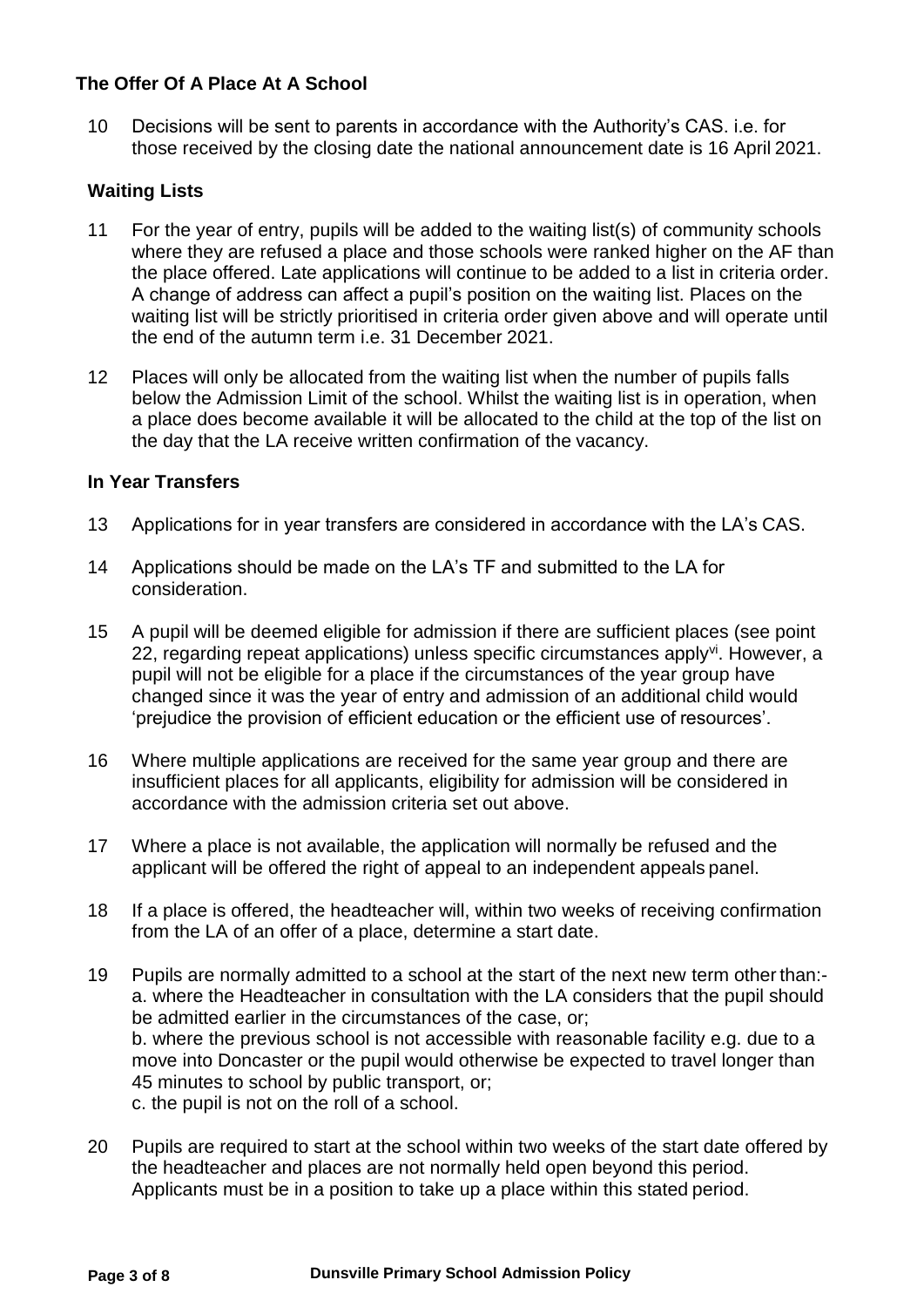- 21 Repeat applications made for the same year group during the same academic year will not be considered unless there has been significant and material change to either the family's or the school's circumstances, since a previous application and this is relevant to the application for admission. Where information was known at the time of the original application or appeal or parents chose not to disclose information, this will not be considered as additional information or a change in circumstances.
- 22 In accordance with DfE requirements pupils may be admitted under the Fair Access Protocol outside of the normal admission arrangements noted above.

#### **Allocation Of Places**

23 If an application from a Doncaster resident is refused and the pupil does not currently have a place in a Doncaster school, a place will be offered at an alternative school in accordance with the LA's CAS.

#### **Independent Appeals**

- 24 If a place is not offered at a preferred school parents have the right to appeal to an Independent Appeal Panel. Details of the appeals procedure will be sent to parents with their decision.
- 25 Parents who intend to make an appeal should normally submit a notice of appeal within 20 school days of receiving the refusal letter to: Litigation and Education Section, Directorate of Resources, Doncaster Council, Civic Office, Waterdale, Doncaster, DN1 3BU

## **Explanatory Notes**

#### **<sup>i</sup>Application Form (AF)**

This is a form used in the admission process on which parents express preferences for a school or schools for the year of entry.

#### ii **Transfer Form (TF)**

This is a form used in the admission process on which parents express preferences to transfer a school or schools.

#### iii **Co-ordination/Co-ordinated Schemes(CAS)**

All local authorities are required to co-ordinate the admission arrangements for residents within their area whereby parents will submit an AF or TF to their home LA who will then ensure, as far as is possible, that a single offer of a place is sent to parents.

## iv **Children who are Looked After Children and all previously Looked After Children**

A 'looked after child' is a child who is (a) in the care of a local authority, or (b) being provided with accommodation by a local authority in the exercise of their social services functions (see the definition in Section 22(1) of the Children Act 1989) at the time of making an application to a school. This includes children who were adopted under the Adoption Act 1976 (see section 12 adoption orders) and children who were adopted under the Adoption and Childrens Act 2002 (see section 46 adoption orders). Child arrangements orders are defined in s.8 of the Children Act 1989, as amended by s.12 of the Children and Families Act 2014. Child arrangements orders replace residence orders and any residence order in force prior to 22 April 2014 is deemed to be a child arrangements order. See Section 14A of the Children Act 1989 which defines a 'special guardianship order' as an order appointing one or more individuals to be a child's special guardian (or special guardians).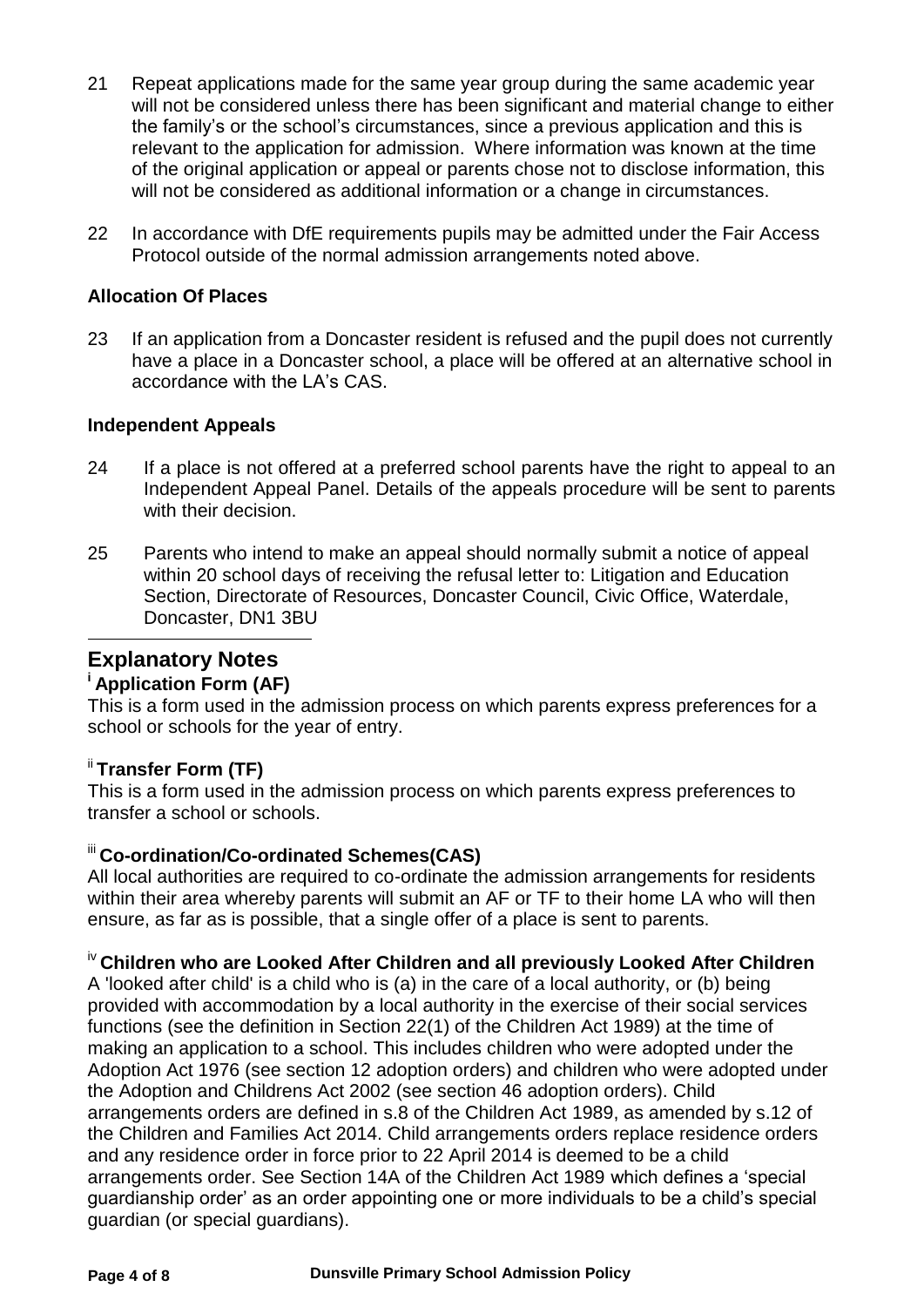#### <sup>v</sup>**Ordinarily Resident/Residence**

Reference to where a child is ordinarily resident means that they are habitually and normally resident at their address, other than for occasional absences, for a settled purpose which is not solely to receive education. An address will only be considered when they are living there. This includes updating the position on a waiting list.

### vi **Specific Circumstances For Refusal**

An application will normally be agreed if there are sufficient places unless specific circumstances apply, as outlined in the School Admissions Code or as part of the Local Authority's In Year Fair Access Policy.

# **General Information**

#### **Delaying Entry to a Reception Class and Part-time Attendance**

Children reach compulsory school age on the prescribed day following their 5th birthday (or on their fifth birthday if it falls on a prescribed day). The prescribed days are 31 August, 31 December and 31 March.

Where parents apply for admission to a reception class for a child who is not of statutory school age, and parents wish to delay entry, a child should be admitted to the class no later than the beginning of the summer term in the reception year.

Parents can also request that their child attends part-time until the child reaches compulsory school age. The request will be considered by the headteacher in circumstances where it appears to be in the best interest of the child.

#### **Deferring Entry of summer born children outside their normal age group**

Parents of summer born children (born between 1 April and 31 August) are currently able to request that their child defer entry to a reception class for a full academic year. When such a request is made, the Local Authority will make a decision on the basis of the circumstances of the case and in the best interests of the child concerned, taking into account the views of the head teacher and any supporting evidence provided by the parent.

If the request is allowed, normal admission rules will apply and there is no guarantee that a place will be offered at the requested school(s).

Parents should set out their reasons for their request using the Deferred Entry Request Form and send it to the Local Authority during the autumn term after their third birthday. This will ensure that they do not miss out on a place at the normal point of entry which should be made by the national closing date - 15 January. Further guidance and the form can be found on the Council Website at [www.doncaster.gov.uk/services/schools/primary](http://www.doncaster.gov.uk/services/schools/primary-admissions)[admissions](http://www.doncaster.gov.uk/services/schools/primary-admissions)

#### **False Information**

Any place offered on the basis of a fraudulent or intentionally misleading application will be withdrawn, e.g. giving a false address. It is for parents to satisfy the LA of their circumstances as they apply to the admission criteria at the time of application.

#### **Multiple Addresses**

Where a child is resident with parents at more than one address, the address used for admission purposes shall be the place at which the child spends the majority of the school week (Monday to Friday) during term time. Where there is a clear 50/50 split, parents should decide.